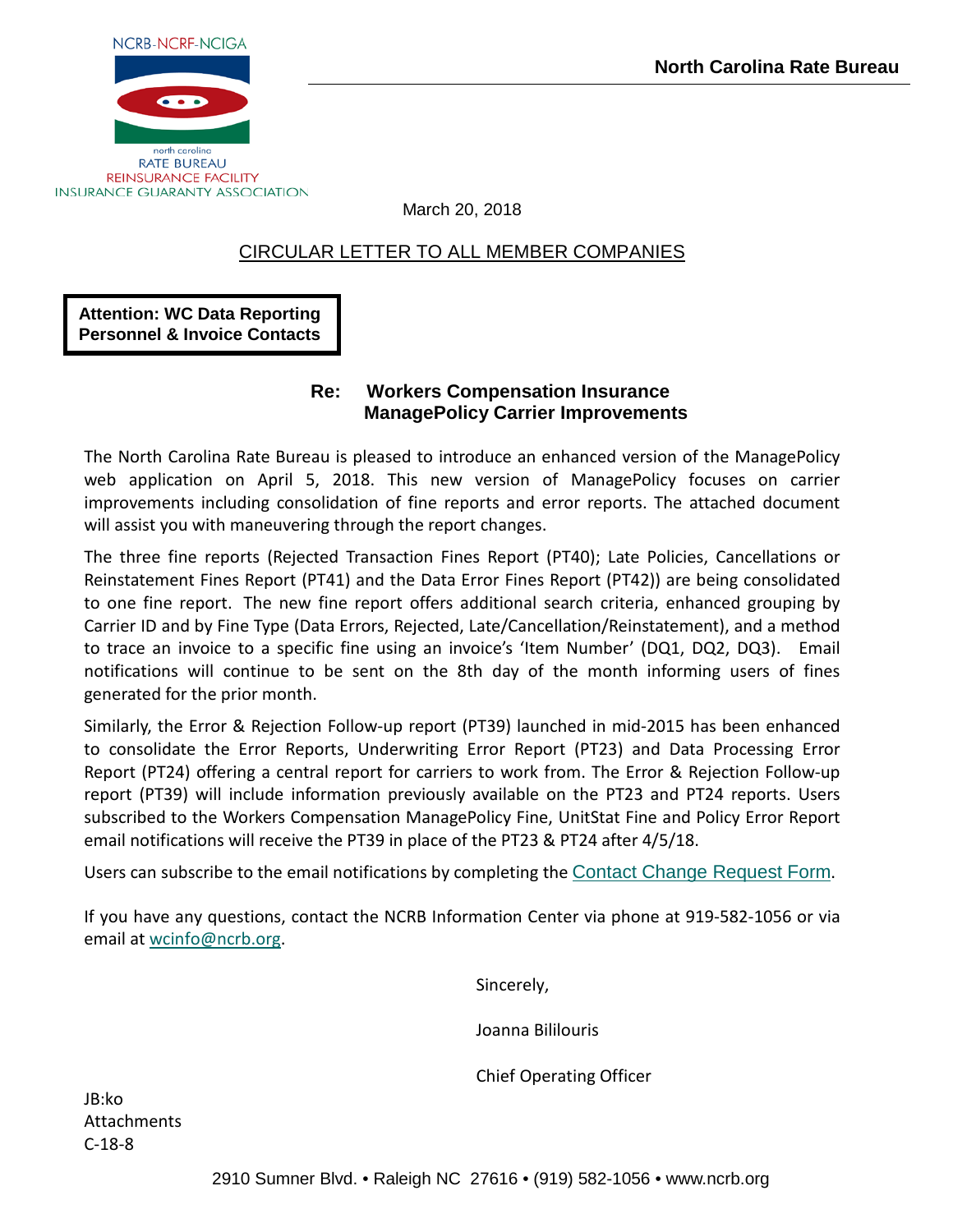#### **Manage Policy Fine Screen Changes**

- **1. Fine Type- Choose from the three types Late, Reject or Data Error.**
	- **- If you choose not to search by fine type you will be able to view all fines.**
	- **- Viewing all fines will give you the ability to collapse your view by clicking the arrow (A).**
- **2. Item Number- search with your item number DQ1, DQ2 or DQ3 number.**
- **3. Fine reports will show your Carrier ID, Fine types and total amount owed.**
- **4. Data Error, Rejected, and Late will group for your convenience.**
- **5. Fine Status- Status will change when voided, waived or if the fine has been paid.**
- **6. Fine Amount- This will show what is owed for each individual fine.**

**-Fine amounts that have a negative are fines that have been waived or voided.**

|               |                              | north carolina<br><b>RATE BUREAU</b> |                       |                                                                                                                                                                |                                  |                       |                                 |                |               | <b>Manage Policy/USR</b>                                                                                                                                                                                         |         |                    |
|---------------|------------------------------|--------------------------------------|-----------------------|----------------------------------------------------------------------------------------------------------------------------------------------------------------|----------------------------------|-----------------------|---------------------------------|----------------|---------------|------------------------------------------------------------------------------------------------------------------------------------------------------------------------------------------------------------------|---------|--------------------|
| <b>POLICY</b> | <b>USR</b>                   |                                      | <b>BACK TO PORTAL</b> | <b>NCRB.ORG</b>                                                                                                                                                |                                  |                       |                                 |                |               |                                                                                                                                                                                                                  |         |                    |
| <b>SEARCH</b> |                              | <b>CREATE TRANSACTION V</b>          |                       | <b>SUBMISSIONS</b><br>$\circ$                                                                                                                                  | <b>REPORTS</b>                   | <b>MYLIST</b>         | <b>HELP</b>                     |                |               |                                                                                                                                                                                                                  |         |                    |
|               | <b>Fines Report</b>          |                                      |                       |                                                                                                                                                                |                                  |                       |                                 |                |               |                                                                                                                                                                                                                  |         |                    |
|               |                              |                                      |                       |                                                                                                                                                                |                                  |                       |                                 |                |               |                                                                                                                                                                                                                  |         |                    |
| resolved.     |                              |                                      |                       |                                                                                                                                                                |                                  |                       |                                 |                |               | Each policy transaction with Finable Errors must be resolved within the 2 month period following the month the error was issued. A fine of \$50 per month, per finable error will be assessed until the error is |         |                    |
| Carrier ID:   |                              |                                      | <b>Test Carrier</b>   |                                                                                                                                                                |                                  |                       |                                 |                |               |                                                                                                                                                                                                                  |         |                    |
|               | Policy Effective Date From:  |                                      | $\checkmark$          |                                                                                                                                                                |                                  | To:                   |                                 | $\checkmark$   |               |                                                                                                                                                                                                                  |         |                    |
|               | Policy Expiration Date From: |                                      | $\checkmark$          |                                                                                                                                                                |                                  | To:                   |                                 | $\checkmark$   |               |                                                                                                                                                                                                                  |         |                    |
|               | Fine Month:"                 | Sep.                                 | $\checkmark$          |                                                                                                                                                                |                                  | Fine Year:*           | 2017<br>$\overline{\mathbf{v}}$ |                |               |                                                                                                                                                                                                                  |         |                    |
| Fine Type:    |                              |                                      |                       | $\overline{\mathbf{v}}$                                                                                                                                        |                                  |                       |                                 |                |               |                                                                                                                                                                                                                  |         |                    |
|               | Item Number:                 |                                      |                       |                                                                                                                                                                |                                  |                       |                                 |                |               |                                                                                                                                                                                                                  |         |                    |
|               |                              |                                      |                       |                                                                                                                                                                |                                  |                       |                                 |                |               |                                                                                                                                                                                                                  |         |                    |
|               |                              |                                      |                       |                                                                                                                                                                |                                  |                       |                                 |                |               | Search                                                                                                                                                                                                           | Print   | <b>Clear All</b>   |
|               |                              |                                      |                       |                                                                                                                                                                | Your search returned 0 record(s) |                       |                                 |                |               |                                                                                                                                                                                                                  |         |                    |
|               |                              |                                      |                       |                                                                                                                                                                |                                  |                       | Received                        | <b>TXN</b>     |               |                                                                                                                                                                                                                  |         |                    |
|               |                              |                                      |                       |                                                                                                                                                                |                                  |                       | Date                            |                |               | Error Message                                                                                                                                                                                                    | Fine ID |                    |
|               |                              |                                      |                       | Carrier ID   Fine Status   Coverage ID   Insured Name                                                                                                          | Policy Number                    | <b>Effective Date</b> |                                 |                | Code Error ID | Carrier ID xxxxx has 3 fine types : Data Error Fine(s), Late Policies, Cancellations or Reinstatement Fine(s), Rejected Fine(s) and grand total fine amount is: \$600                                            |         | <b>Fine Amount</b> |
|               |                              |                                      |                       | Item Number for Data Error Fine(s) is xxxxxxxx and the adjusted fine amount (deducting voided/suspended records) is: \$400                                     |                                  |                       |                                 |                |               |                                                                                                                                                                                                                  |         |                    |
|               | 1111                         | Assessed                             | 225522                | <b>CYMA SYSTEMS</b><br><b>INC</b>                                                                                                                              | WCXXXXXX                         | 10/05/2017            | 07/24/2017                      | 0S             | 47063         | WC000419 is required for this policy                                                                                                                                                                             | 116527  | \$50               |
|               | 1111                         | Assessed                             | 335544                | <b>CYMA SYSTEMS</b><br><b>INC</b>                                                                                                                              | <b>WCXXXXXX</b>                  | 10/05/2017 07/24/2017 |                                 | 0 <sub>8</sub> | 47012         | period.<br>WC320301 must be listed on all policies.<br>Bureau version C is the correct version<br>for policies with policy effective date on                                                                     | 116526  | \$50               |
|               | 1111                         | Assessed                             | 445599                | OXLEY                                                                                                                                                          | WCXXXXXX                         | 05/11/2016            | 07/18/2017                      | 15             | 47014         | and after 1/1/14.<br>WC000414 must be listed on all policies.                                                                                                                                                    | 116438  | \$50               |
|               | 1111                         | Assessed                             | 664577                | <b>ENTERPRISES</b><br><b>OXLEY</b>                                                                                                                             | WCXXXXXX                         | 05/11/2016 07/18/2017 |                                 | 15             | 47063         | WG000419 is required for this policy                                                                                                                                                                             | 116439  | \$50               |
|               | 1111                         | Assessed                             | 478999                | <b>ENTERPRISES</b><br><b>CLOUDCRAZE</b>                                                                                                                        | WCXXXXXX                         | 07/01/2016            | 07/21/2017                      | 15             | 47063         | period.<br>WC000419 is required for this policy                                                                                                                                                                  | 116524  | \$50               |
|               | 1111                         | Assessed                             | 448888                | SOFTWARE LLC<br><b>SITE TECH</b>                                                                                                                               | WCXXXXXX                         | 11/01/2016            | 07/22/2017                      | 10             | 47014         | period.<br>WC000414 must be listed on all policies.                                                                                                                                                              | 116510  | \$50               |
|               | 1111                         | Assessed                             | 669774                | <b>STAFFING INC</b><br><b>SITE TECH</b>                                                                                                                        | WCXXXXX                          | 11/01/2016            | 07/22/2017                      | 10             | 47063         | WC000419 is required for this policy                                                                                                                                                                             | 116511  | \$50               |
|               |                              | Assessed                             | 113366                | <b>STAFFING INC</b><br><b>SITE TECH</b><br><b>STAFFING INC</b>                                                                                                 | WCXXXXXX                         | 11/01/2016 07/22/2017 |                                 | 10             | 47012         | period.<br>WC320301 must be listed on all policies.                                                                                                                                                              | 116509  | \$50               |
|               | 1111                         |                                      |                       |                                                                                                                                                                |                                  |                       |                                 |                |               | Bureau version C is the correct version<br>for policies with policy effective date on<br>and after 1/1/14.                                                                                                       |         |                    |
|               |                              |                                      |                       | Item Number for Late Policies, Cancellations or Reinstatement Fine(s) is xxxxxxxxx and the adjusted fine amount (deducting voided/suspended records) is: \$200 |                                  |                       |                                 |                |               |                                                                                                                                                                                                                  |         |                    |
|               | 1111                         | Issued                               | 564644                | CANDIES                                                                                                                                                        | WCXXXXXX                         | 01/02/2017 09/14/2017 |                                 | 01             |               |                                                                                                                                                                                                                  | 115285  | \$50               |
|               | 1111                         | Tesued                               | 654644                | <b>BULLDOG FINANCE</b>                                                                                                                                         | WCXXXXXX                         | 09/05/2016 09/27/2017 |                                 | 05             |               |                                                                                                                                                                                                                  | 115317  | \$50               |
|               | 1111                         | Issued                               | 664894                | <b>GROUP LLC</b><br><b>SMART BUSINESS</b><br><b>TECHNOLOGY INC.</b>                                                                                            |                                  |                       | 10/01/2016 09/08/2017           | 05             |               |                                                                                                                                                                                                                  | 115216  | \$50               |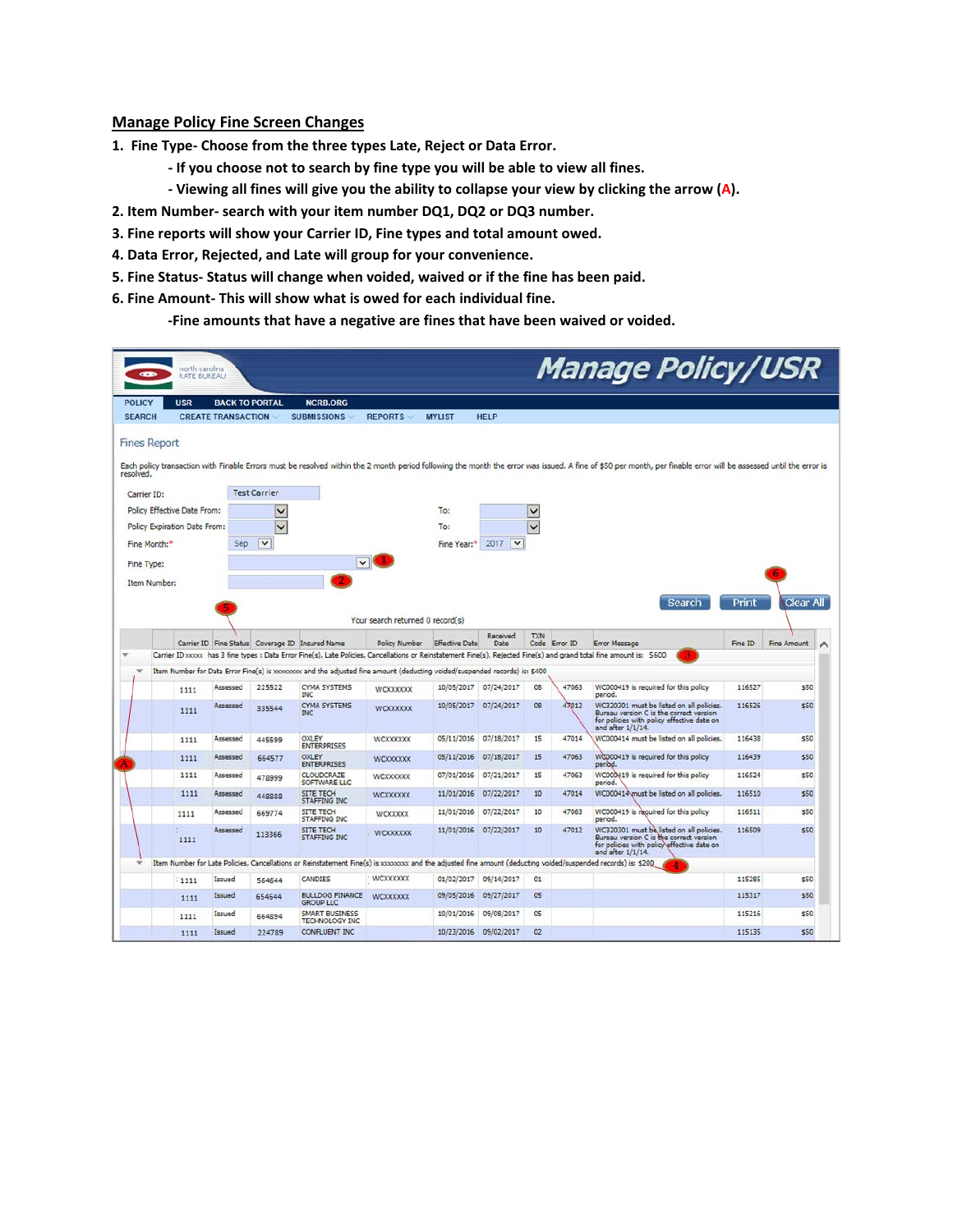#### **Manage Policy (Error & Rejection Report)**

**1. Reports- Under policy reports there will be only one viewable report.** 

**2. Error and Rejection Report- shows all errors from the PT23, PT24 and PT39. This report will update within 24 hours when errors have been resolved.**

| north carolina<br>RATE BUREAU<br>$\bullet$                                   |                                          |                                                | <b>Manage Policy/USR</b>                                           |
|------------------------------------------------------------------------------|------------------------------------------|------------------------------------------------|--------------------------------------------------------------------|
| <b>POLICY</b><br><b>USR</b>                                                  | <b>BACK TO PORTAL</b><br><b>NCRB.ORG</b> |                                                |                                                                    |
| <b>SEARCH</b><br><b>CREATE TRANSACTION</b>                                   | <b>SUBMISSIONS</b><br>$\sim$             | <b>REPORTS</b><br><b>MYLIST</b><br><b>HELP</b> |                                                                    |
| Search                                                                       |                                          | <b>POLICY REPORTS</b>                          | dawd on 03/11/2018<br><b>ERROR AND REJECTION FOLLOW-UP REPORT.</b> |
| <b>Policy Search</b>                                                         | N/C Letter Search                        | NONCOMPLIANCE/COMPLIANCE REPORTS               | <b>EXPIRED POLICY LISTINGS</b>                                     |
| Choose the type of data to retrieve:<br>Search Policies and Web Transactions |                                          | <b>FINES REPORT</b>                            |                                                                    |
| Search Transactions                                                          |                                          |                                                |                                                                    |
| Txn<br>Code:                                                                 |                                          | $\vert \vee \vert$                             |                                                                    |
| Web<br>Status:                                                               | $\overline{\vee}$                        |                                                |                                                                    |
| Search Policies                                                              |                                          |                                                |                                                                    |
| Policy<br>Status:                                                            | $\overline{\mathbf{v}}$                  |                                                |                                                                    |
| <b>Enter additional filter criteria:</b>                                     |                                          |                                                |                                                                    |
| Carrier ID:                                                                  |                                          |                                                |                                                                    |
| Combo ID:                                                                    |                                          | Coverage ID:                                   |                                                                    |
| Insured's FEIN:                                                              |                                          | Policy Number:                                 |                                                                    |
| Primary Insured's Name:                                                      |                                          |                                                |                                                                    |
| Policy Effective Date:                                                       | $\vee$                                   | To:<br>$\checkmark$                            |                                                                    |
| Policy Expiration Date:                                                      | $\overline{\mathbf{v}}$                  | $\overline{\mathsf{v}}$<br>To:                 |                                                                    |
|                                                                              |                                          |                                                |                                                                    |
|                                                                              |                                          |                                                | <b>Clear All</b><br><b>Search</b>                                  |
|                                                                              |                                          |                                                |                                                                    |
|                                                                              |                                          |                                                |                                                                    |
|                                                                              |                                          |                                                |                                                                    |
|                                                                              |                                          |                                                |                                                                    |
|                                                                              |                                          |                                                |                                                                    |
|                                                                              |                                          |                                                |                                                                    |